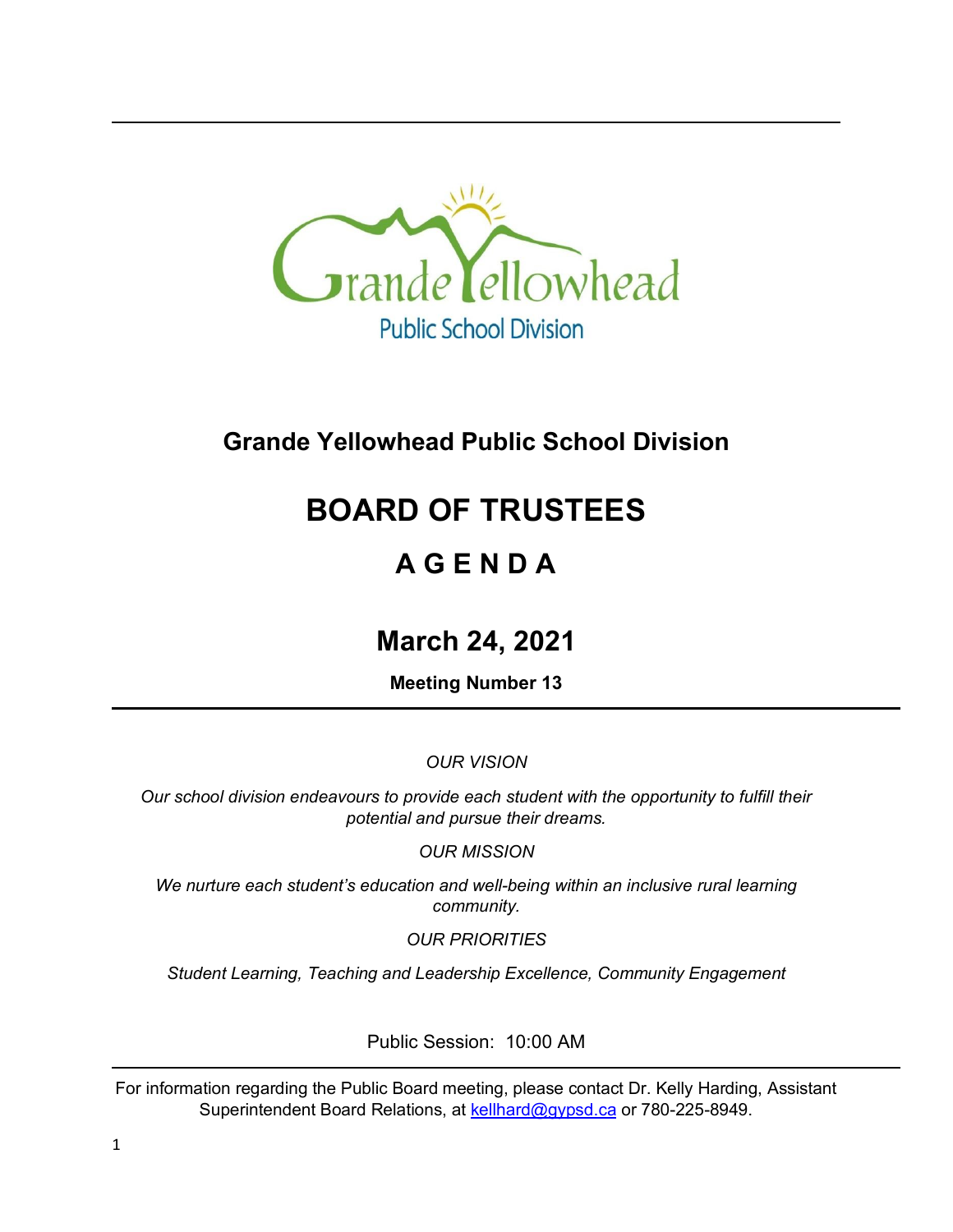# **Grande Yellowhead Public School Division**

## **BOARD OF TRUSTEES REGULAR MEETING**

## **March 24, 2021**

Public Session 10:00 AM Grande Yellowhead Public School Division

> [Join with Google Meet](https://meet.google.com/tdk-wvyb-bic?authuser=0&hs=122) meet.google.com/tdk-wvyb-bic

## **A G E N D A**

### 1. **CALL TO ORDER at 10:00 AM**

- 1.1. National Anthem
- 1.2. Announcements
- 1.3. Changes to the Agenda
- 1.4. Approval of the Agenda

### 2. **APPROVAL OF MINUTES**

2.1. Regular Public Board Meeting of March 10, 2021

### 3. **BUSINESS ARISING FROM THE MINUTES**

#### 4. **DELEGATION / PRESENTATION**

### 5. **BOARD CHAIR REPORT**

- 5.1. Correspondence
	- 5.1.1 ASBI Annual Report
	- 5.1.2 ASBA Manitoba School Board Notice
	- 5.1.3 ASBA Call for Interest
	- 5.1.4 ASBA Mental Health Survey
	- 5.1.5 Thank You Letters to Minister of Education and local MLAs

### 6. **SUPERINTENDENT'S REPORT**

6.1. Superintendent's Report

### 7. **PUBLIC QUESTION PERIOD**

### 8. **ACTION ITEMS**

- 8.1. Old
- 8.2. New
	- 8.2.1 Transportation Fee Refund
	- 8.2.2 Board Policy 17, Student Transportation Services
	- 8.2.3 Board Policy 17 Appendix A Transportation Fees
	- 8.2.4 Board Policy 17 Appendix B Occasional Rider Request Form